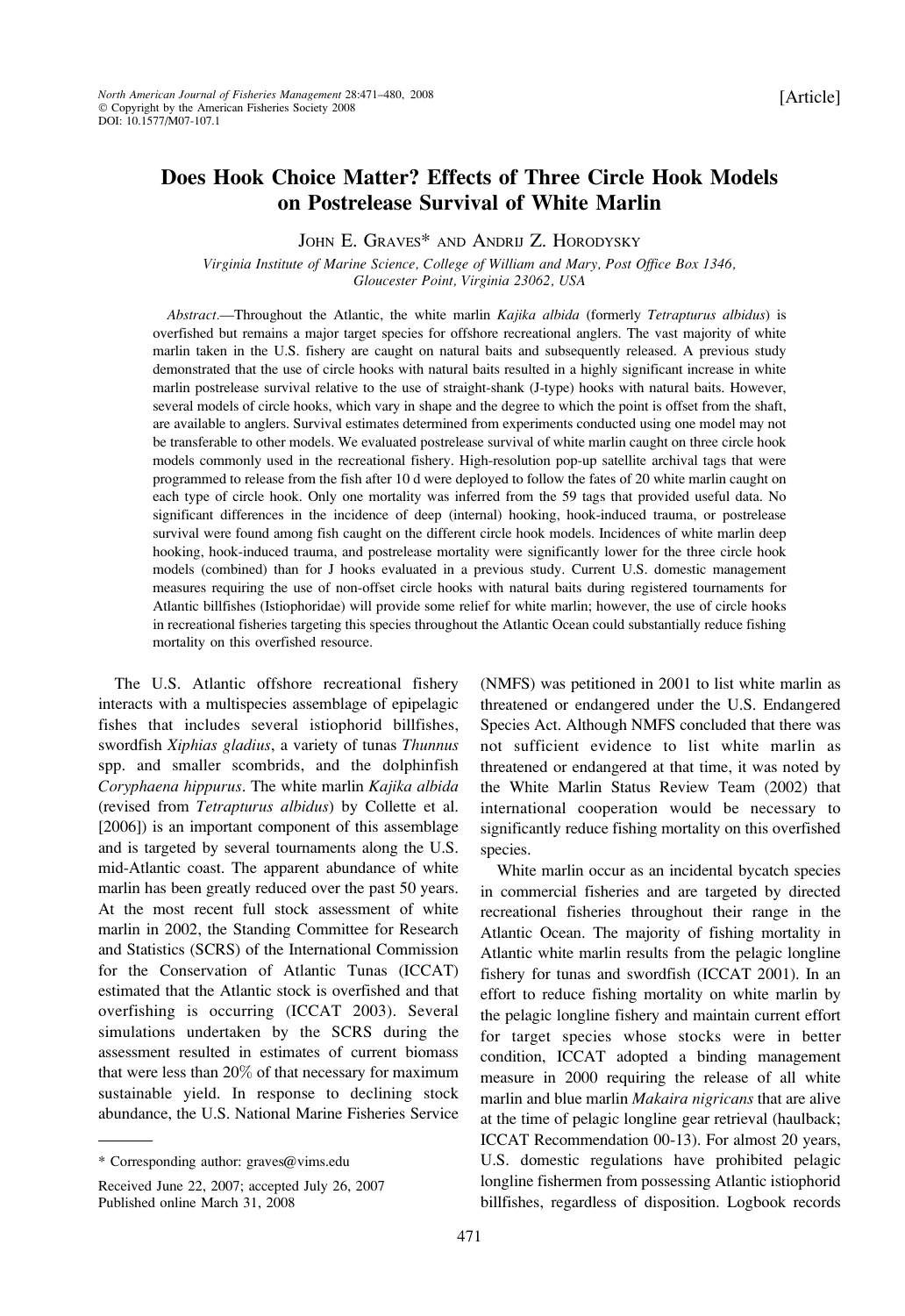and data from the U.S. observer program indicate that the majority of white marlin are alive at the time of haulback (Cramer 2000), and a recent study demonstrated that most white marlin released alive from pelagic longline gear survive (Kerstetter and Graves 2006).

The magnitude of Atlantic-wide recreational fishing mortality in white marlin is considerably smaller than that of the pelagic longline fishery, but it is by no means negligible (ICCAT 2001). In the USA, Goodyear and Prince (2003) estimated that the annual recreational catch of white marlin along the Atlantic and Gulf coasts ranges from 4,000 to 8,000 individuals. Domestic recreational landings of white marlins are currently regulated by a minimum lower-jaw fork length of 168 cm (66 in). In addition, since 2000 the U.S. Atlantic recreational fishery has been limited to an annual landings quota of 250 blue and white marlins combined (ICCAT Recommendation 00-13). As a result, it is estimated that up to 99% of white marlin caught in the U.S recreational fishery are now released alive (Goodyear and Prince 2003).

A variety of terminal tackle is used in the offshore recreational fishery for white marlin, including artificial lures, natural baits, and bait-and-lure combinations. Most anglers targeting this species slowly troll dead ballyhoo Hemiramphus brasiliensis at the surface (Jesien et al. 2006). As white marlin approach the trolled baits from behind, many anglers will drop back, manually decreasing the tension on the line (drag) for several seconds to give the fish time to ingest rigged baits without feeling resistance (Jolley 1975; Mather et al. 1975; Prince et al. 2007). Hooks are set by applying tension several seconds after the fish has overtaken and ingested the bait, often resulting in deep hooking and hook-induced injuries to vital internal organs (Horodysky and Graves 2005; Prince et al. 2007). Both separately and together, suboptimal hooking locations and hook-induced trauma greatly reduce postrelease survival of white marlin (Horodysky and Graves 2005).

Previous studies have demonstrated that the use of circle hooks in recreational fisheries targeting piscivorous species can result in substantially lower incidences of deep hooking, hook-induced tissue trauma, and mortality relative to the use of straight-shank (Jtype) hooks (Muoneke and Childress 1994; Cooke and Suski 2004). For white marlin, Horodysky and Graves (2005) reported that circle hooks significantly reduced the incidence of deep hooking and bleeding relative to J hooks. Furthermore, they noted a significant difference in postrelease survival between white marlin caught on J hooks  $(65\%)$  and those caught on circle hooks (100%). Based on the depleted condition of the white marlin resource and the significant difference in postrelease survival between fish caught on the two hook types, NMFS (2006; as part of its Final Consolidated Highly Migratory Species Fisheries Management Plan) implemented a regulation on 1 January 2007 that required the use of circle hooks when fishing with natural baits in all Atlantic billfish tournaments.

A wide array of circle hook models, encompassing a range of sizes, shapes, and degree of offset between the planes of the hook point and shank, is available to recreational offshore anglers (Cooke and Suski 2004). Prince et al. (2002) demonstrated that frequency of deep hooking in sailfish Istiophorus platypterus increased with the magnitude of circle hook offset; hooks with severe offsets of  $15^{\circ}$  had deep hooking percentages similar to those of J hooks. In some cases, similar outcomes can also result from the use of non- or mildly offset circle hook models in combination with specific fishing practices. For example, Prince et al. (2007) noted that extending dropback times with a circle hook bearing a more traditional J-hook shape resulted in a higher incidence of deep hooking than that associated with a more rounded circle hook, although the trend was not significant. While the effects of different circle hook models on the postrelease survival of white marlin are unknown, it is clear that these data are essential for the development of a meaningful and enforceable management regulation.

In this study, we determined the postrelease survival of white marlin caught on three commonly used circle hook models that differ in shape and offset. In addition to noting hooking location and the condition of the fish at the time of catch, the survival of released fish was monitored for 10 d after release using pop-up satellite archival tags (PSATs).

## **Methods**

Three circle hook models commonly used with natural baits in the recreational fishery for white marlin were selected for this study: (1) non-offset Eagle Claw Circle Sea (Model L2004EL; sizes 7/0– 9/0), which has a moderately elongated circular bend; (2) non-offset Owner SSW In-Line Circle Hook (Model 5379–161; size 6/0), which has a bend region shaped more like a J hook; and  $(3)$  5° offset Mustad Demon Fine Wire (Model C39952BL; size 7/0), which has a circular bend (Figure 1). Two of these circle hook models (Eagle Claw and Mustad) were employed by Horodysky and Graves (2005) in their comparison of postrelease survival of white marlin caught on J hooks and circle hooks. The results from those 20 fish caught on circle hooks (11 fish on Eagle Claw; 9 fish on Mustad) are incorporated into this analysis. Numerous rigging techniques were used to attach the circle hooks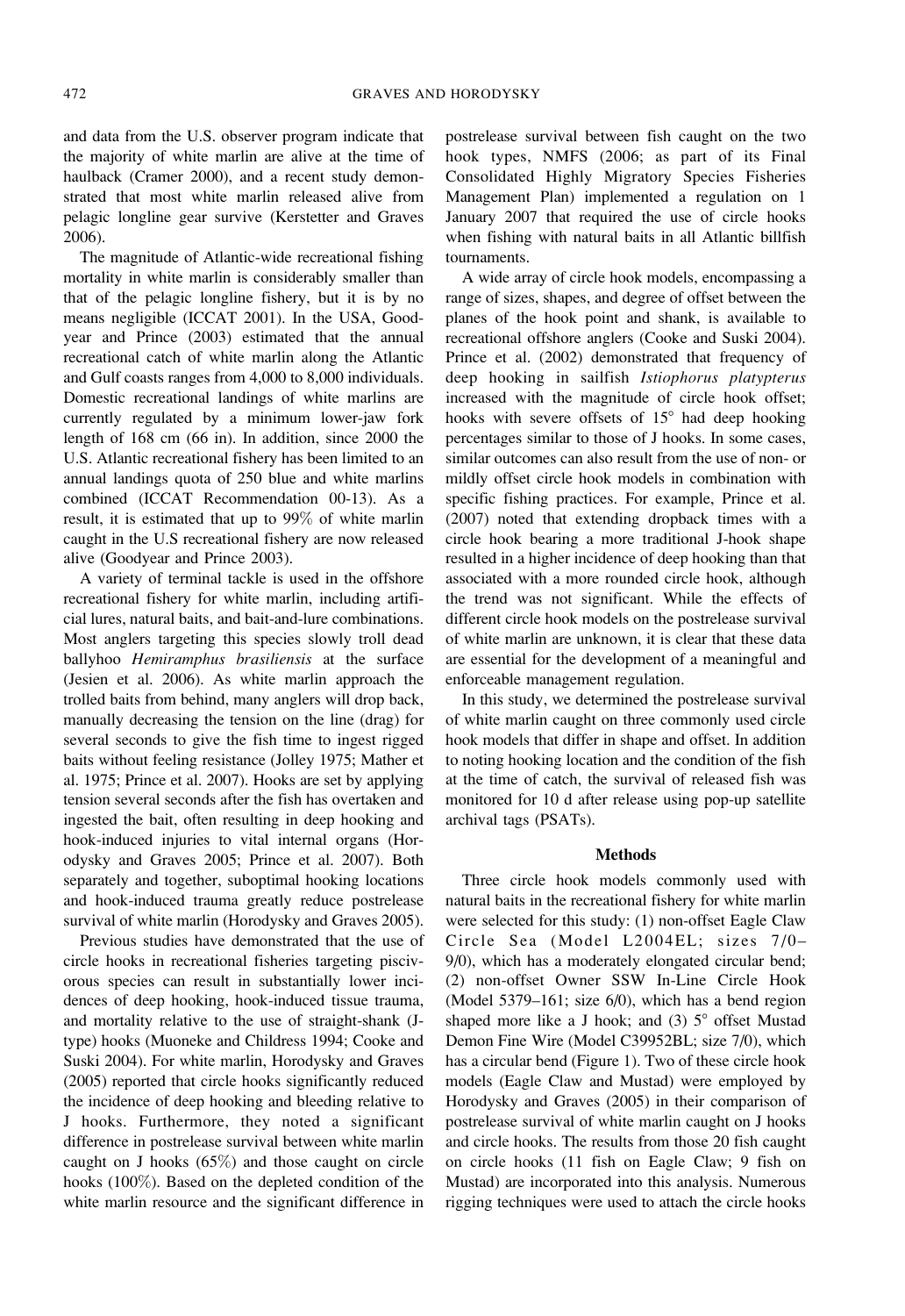

FIGURE 1.—Circle hooks and rigging types used in a study of white marlin postrelease mortality along the Atlantic coast, 2002–2006: (A) three circle hook models commonly used in the recreational fishery: Eagle Claw (Model L2004EL; sizes 7/0–9/ 0) non-offset hook with a moderately elongated, circular bend; Owner (Model 5379–161; size 6/0) non-offset hook with a bend region similar to that of traditional straight-shank (J) hooks; and Mustad (Model C39952BL; size 7/0), 5° offset hook with a circular bend; and (B) three methods of rigging commonly used to attach any of the three circle hook models to ballyhoo baits: (1) wire harness with a barrel swivel, (2) plain wire harness, and (3) a rigging floss harness.

to the ballyhoo bait (wire harness attached to a barrel swivel, plain wire harness, rigging floss harness), but all methods left the circle hook exposed on the top of the head of the bait (Figure 1). Typically, we fished one model of circle hook per vessel per day.

White marlin were caught, tagged, and released between November 2002 and November 2006 in waters off Cape May, New Jersey; Virginia Beach, Virginia; and Manteo, North Carolina, along the U.S. mid-Atlantic coast (fish codes beginning with MA); Isla Mujeres, Mexico (MX); and La Guaira, Venezuela (VZ; Table 1). As white marlin attacked the trolled ballyhoos, the bait was dropped back for 4–10 s, a typical practice in the mid-Atlantic white marlin fishery (Jesien et al. 2006). Fish were caught on 20–30-lb-class sportfishing tackle using 60–80-lb-test leaders that were 1–2 m in length. Fight times were consistent for the fishery, usually 5–30 min. In some instances, a fight was prolonged to ensure that the white marlin was sufficiently calm before it was brought next to the boat, a practice that facilitated accurate tag placement. A cursory examination of each white marlin was undertaken prior to tagging to note the condition of the animal and hook location. We used the binary hooking location designations of Horodysky and Graves (2005) in this study: (1) externally visible hooking included hooking in the jaw corner (JC), lower jaw (LJ), caudal fin (CF), bill (BL), and branchiostegal membrane (BR) and (2) deep (not externally visible). We tagged the first 60 fish available to us.

Fish were tagged with Microwave Telemetry PTT 100 HR PSATs programmed for release (pop-up) after

TABLE 1.—Summary of white marlin pop-up satellite archival tag deployment periods and locations along the Atlantic coast. Tags were used to assess differences in postrelease survival among fish caught on three hook types.

| Location                | Tagging month<br>and year | Number deployed |  |  |
|-------------------------|---------------------------|-----------------|--|--|
| Mid-Atlantic coast, USA | Sep 2005                  | 7               |  |  |
|                         | Jul-Sep 2006              | 12              |  |  |
| Isla Mujeres, Mexico    | Jun 2003                  | 3               |  |  |
|                         | May-Jun 2006              | 3               |  |  |
| La Guaira, Venezuela    | Nov 2002                  | 6               |  |  |
|                         | Sep-Oct 2003              | 11              |  |  |
|                         | Nov 2005                  | 7               |  |  |
|                         | Sep 2006                  |                 |  |  |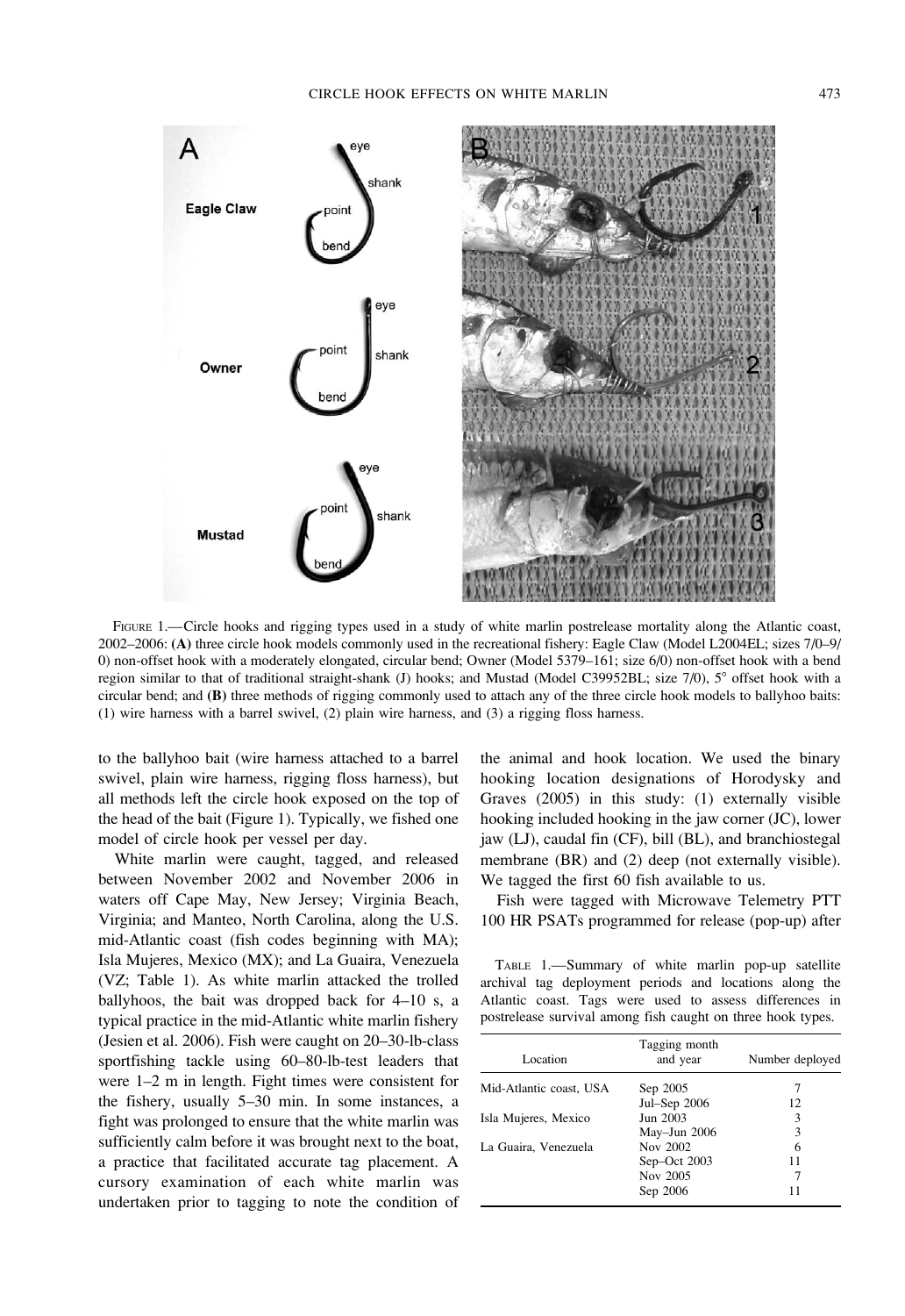10 d. This tag model records temperature, pressure (depth), and light levels approximately every 90–120 s; upon surfacing, it transmits the unprocessed data to satellites of the Argos system. The rigging and deployment of PSATs followed the protocols presented by Graves et al. (2002) and Horodysky and Graves (2005), respectively.

Survival of released white marlin was inferred from temperature and depth profiles as well as net movement from the release point to the location of the surfaced tag's first transmission by following the protocols of Horodysky and Graves (2005). Cochran–Mantel– Haenszel (CMH) tests were used to address the effect of the different circle hook models on survival, hooking location, and the degree of hook-induced trauma. A Yates correction for small sample size was applied when expected cell values were less than 5 (Agresti 1990). All statistical analyses were conducted in the Statistical Analysis System version 9.1 (SAS Institute, Cary, North Carolina). Bootstrapping simulations were performed to determine effect of sample size on the 95% confidence intervals of the release mortality estimates using software developed by Goodyear (2002). Distributions of estimates were based on 10,000 simulations and assumed (1) an underlying release mortality that was equivalent to mortality observed for the three circle hook models and (2) no sources of error in mortality (e.g., no premature release of tags, no tagging-induced mortality, and no natural mortality).

#### Results

Twenty white marlin were caught on each of the three circle hook models, tagged with Microwave Telemetry PSATs, and released. Nineteen white marlin were released off the U.S. mid-Atlantic coast; 6 were released off Isla Mujeres, Mexico; and 35 were released off La Guaira, Venezuela (Table 2). The estimated size of released fish ranged from 16 to 41 kg (average size  $= 22.5 \text{ kg}$ ). Fight times (including the tag application procedure) ranged from 4 to 40 min; average fight and tag deployment time was just over 13 min.

Of the 60 white marlin caught on circle hooks in this study, 59 (98.3%) were hooked in externally visible locations and 55 (91.7%) of these were hooked in the jaw (Table 2; Figure 2). All three circle hook models preferentially hooked fish in the corner of the jaw (Eagle Claw: 100%; Owner: 90%; Mustad: 70%). Two white marlin were hooked under the bill, one on an Owner hook (VZ05-05), and one on a Mustad hook (VZ06-02). Two fish were foul hooked, one in the branchiostegal membrane with an Owner hook (VZ05- 04) and the other in the caudal fin with a Mustad hook



FIGURE 2.—Effects of three circle hook models on hooking location (externally visible or deep [not externally visible] hooking), bleeding (presence or absence), and fate (alive or dead at the end of a 5–10-d tracking period) of white marlin fitted with pop-up satellite archival tags in  $2002-2006$  (na  $=$ not applicable).

(MX06-01). The only deeply hooked white marlin (MA06-12) was caught on an Owner circle hook that lodged in the palate. None of the 60 fish exhibited major hook-induced trauma. The lone white marlin observed bleeding in this study (VZ03-04) was caught on a 9/0 Eagle Claw hook that punctured the orbit but not the eye. One additional fish (VZ05-6) appeared to suffer recent trauma not induced by a hook; a fresh circular wound on its flank was most likely the result of a bite from a cookiecutter shark Isistius brasiliensis.

All 60 Microwave Telemetry PSATs transmitted data to Argos satellites upon the tags' release from study animals. Three tags detached from their hosts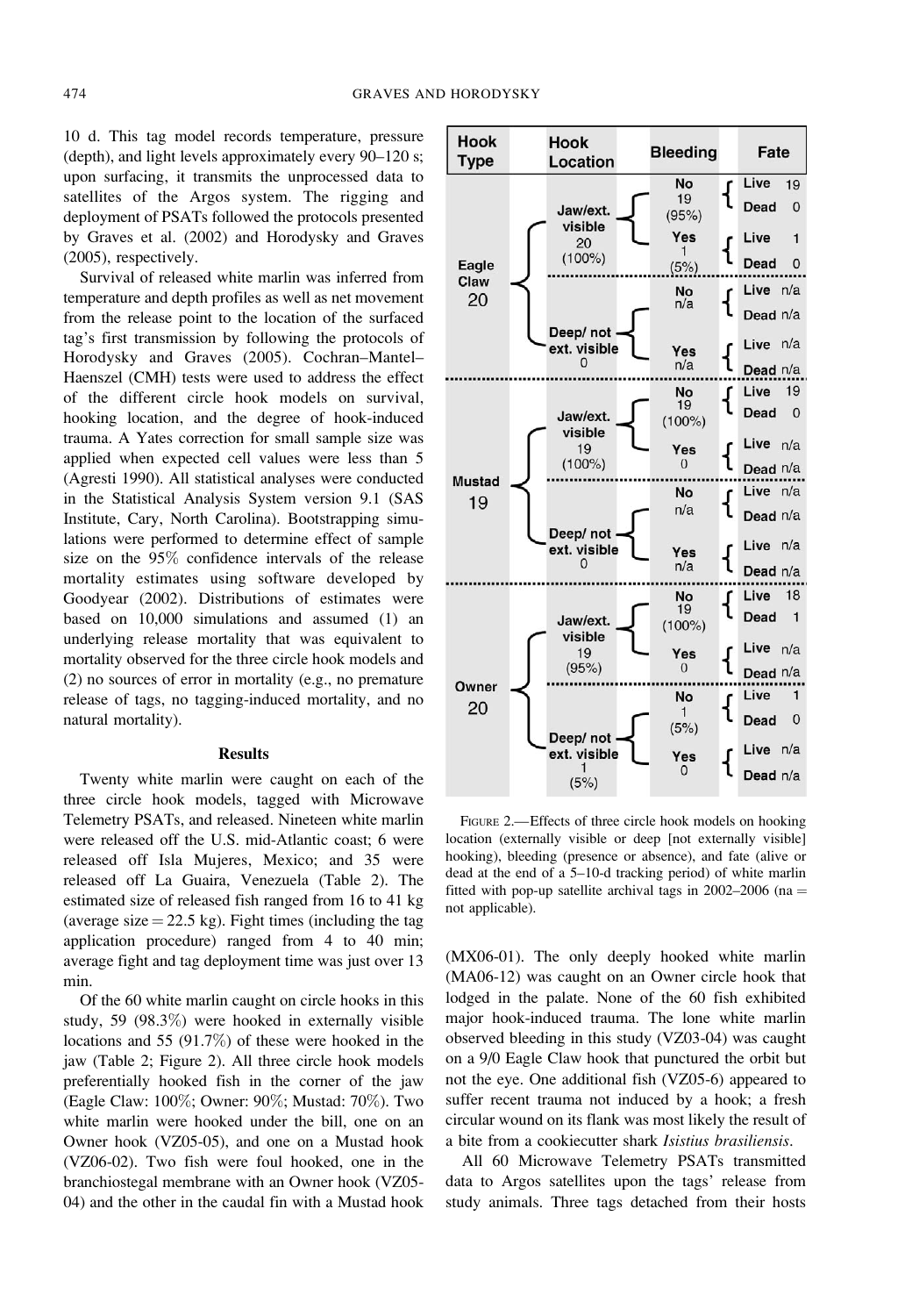TABLE 2.—Summary information for white marlin caught on three hook types (MU = Mustad; EC = Eagle Claw; OW = Owner), tagged with pop-up satellite archival tages, and released in the western North Atlantic Ocean. Fight time includes the tagging process and resuscitation (R), where applicable. Hook locations are jaw corner (JC), lower jaw (LJ), caudal fin (CF), bill (BL), branchiostegal membrane (BR), and deep (DP). Bleeding at the time of release was noted as present (yes [Y]) or absent (no [N]); fate at 5–10 d postrelease is coded as live (L) or dead (D). The first 20 fish in the table (codes beginning with VZ02, MX03, and VZ03) were previously reported by Horodysky and Graves (2005).

| Fish code <sup>a</sup> |                          |                     |           |                  |          |                          | Movement <sup>b</sup> |     |
|------------------------|--------------------------|---------------------|-----------|------------------|----------|--------------------------|-----------------------|-----|
|                        | Estimated<br>weight (kg) | Fight time<br>(min) | Hook type | Hook<br>location | Bleeding | Fate                     | km                    | nmi |
| VZ02-01                | 27                       | 9                   | MU        | JC               | N        | L                        | 219                   | 118 |
| VZ02-02                | 23                       | 13                  | MU        | LJ               | N        | L                        | 148                   | 80  |
| $VZ02-03$ (R)          | 20                       | 6                   | МU        | JC               | N        | L                        | 128                   | 69  |
| VZ02-04                | 18                       | 10                  | МU        | LJ               | N        | L                        | 117                   | 63  |
| VZ02-05                | 20                       | 8                   | MU        | LJ               | N        | L                        | 124                   | 67  |
| VZ02-06                | 23                       | 10                  | MU        | LJ               | N        | L                        | 181                   | 98  |
| MX03-01                | 27                       | 16                  | МU        | JC               | N        | L                        | 319                   | 172 |
| MX03-02                | 18                       | 15                  | EC        | JC               | N        | L                        | 782                   | 422 |
| $MX03-03$ (R)          | 23                       | 26                  | EC        | JC               | N        | L                        | 391                   | 211 |
| VZ03-01                | 20                       | $\overline{4}$      | EC        | JC               | N        | L                        | 157                   | 85  |
| VZ03-02                | 30                       | $\tau$              | EC        | JC               | N        | L                        | 235                   | 127 |
| VZ03-03                | 23                       | 13                  | EC        | JC               | N        | L                        | 30                    | 16  |
| VZ03-04                | 27                       | 11                  | EC        | JC               | Y        | L                        | 211                   | 114 |
| VZ03-05                | 34                       | 24                  | EC        | JC               | N        | L                        | 74                    | 40  |
| VZ03-06                | 23                       | 10                  | EC        | JC               | N        | L                        | 91                    | 49  |
| VZ03-07                | 23                       | 16                  | EC        | JC               | N        | L                        | 43                    | 23  |
| VZ03-08                | 23                       | 8                   | EC        | JC               | N        | L                        | 72                    | 39  |
| VZ03-09                | 23                       | 11                  | EC        | JC               | N        | L                        | 235                   | 127 |
| VZ03-14                | 20                       | 15                  | МU        | JС               | N        | L                        | 243                   | 131 |
| VZ03-15                | 20                       | 9                   | МU        | JC               | N        | L                        | 237                   | 128 |
| MA05-01                | 23                       | 11                  | OW        | JC               | N        | L                        | 269                   | 145 |
| MA05-02                | 20                       | 14                  | OW        | JC               | N        | D                        | 280                   | 151 |
| MA05-03                | 25                       | 18                  | OW        | JC               | N        | L                        | 801                   | 433 |
| MA05-04                | 30                       | 12                  | OW        | JC               | N        | L                        | 329                   | 178 |
| MA05-05                | 25                       | 12                  | OW        | JC               | N        | L                        | 239                   | 129 |
| MA05-06                | 27                       | 16                  | OW        | JC               | N        | L                        | 633                   | 342 |
| MA05-07                | 23                       | 5                   | OW        | JC               | N        | L                        | 123                   | 82  |
| VZ05-01                | 16                       | 15                  | OW        | JC               | N        | L                        | 224                   | 121 |
| VZ05-02                | 20                       | 40                  | OW        | JC               | N        | L                        | 102                   | 55  |
| VZ05-03                | 18                       | 18                  | OW        | JC               | N        | L                        | 296                   | 160 |
| VZ05-04                | 20                       | 26                  | OW        | <b>BR</b>        | N        | L                        | 298                   | 161 |
| VZ05-05                | 18                       | 5                   | OW        | JC               | N        | L                        | 172                   | 93  |
| VZ05-06                | 23                       | 5                   | EC        | JC               | N        | L                        | 83                    | 45  |
| VZ05-07                | 20                       | 8                   | EC        | JC               | N        | L                        | 233                   | 126 |
| MX06-01                | 23                       | 20                  | MU        | CF               | N        | L                        | 725                   | 392 |
| MX06-02                | 18                       | 15                  | МU        | JС               | N        | L                        | 239                   | 129 |
| MX06-03                | 25                       | 21                  | МU        | JC               | N        | L                        | 398                   | 215 |
| MA06-01                | 23                       | 20                  | EC        | JC               | N        | L                        | 487                   | 263 |
| MA06-02                | 18                       | 5                   | EC        | JC               | N        | L                        | 864                   | 467 |
| MA06-03                | 18                       | 14                  | MU        | JC               | N        | L                        | 408                   | 272 |
| MA06-04                | 20                       | 15                  | MU        | JC               | N        | L                        | 81                    | 44  |
| MA06-05                | 23                       | 15                  | OW        | JC               | N        | L                        | 131                   | 71  |
| MA06-06                | 20                       | 12                  | OW        | JC               | N        | L                        | 357                   | 193 |
| MA06-07                | 20                       | 15                  | MU        | JC               | N        | L                        | 93                    | 50  |
| MA06-08                | 23                       | 15                  | OW        | JC               | N        | L                        | 152                   | 82  |
| MA06-09                | 20                       | 40                  | OW        | JC               | N        | L                        | 754                   | 408 |
| MA06-10                | 23                       | 15                  | OW        | JC               | N        | L                        | 131                   | 71  |
| MA06-11                | 23                       | 12                  | OW        | JC               | N        | L                        | 592                   | 320 |
| MA06-12                | 25                       | 10                  | OW        | DP               | N        | L                        | 144                   | 78  |
| VZ06-01                | 23                       | 9                   | MU        | JC               | N        | L                        | 30                    | 16  |
| VZ06-02                | 23                       | 14                  | MU        | <b>BL</b>        | N        | L                        | 122                   | 66  |
| VZ06-03                | 18                       | 5                   | MU        | JC               | N        | L                        | 180                   | 97  |
| VZ06-04                | 41                       | 17                  | EC        | JC               | N        | L                        | 68                    | 37  |
| VZ06-05                | 20                       | $\tau$              | EC        | JC               | N        | L                        | 109                   | 59  |
| VZ06-06                | 27                       | 12                  | EC        | JC               | N        | L                        | 72                    | 39  |
| VZ06-07                | 23                       | 5                   | EC        | JC               | N        | L                        | 22                    | 12  |
| VZ06-08                | 20                       | 8                   | MU        | JC               | N        | L                        | 157                   | 85  |
| VZ06-09                | 25                       | 13                  | МU        | JC               | N        | $\overline{\phantom{a}}$ | 310                   | 168 |
| VZ06-10                | 18                       | 15                  | MU        | JC               | N        | L                        | 276                   | 149 |
| VZ06-11                | 20                       | 6                   | OW        | JC               | N        | L                        | 305                   | 165 |

<sup>a</sup> Codes indicate the area of capture: VZ = Venezuela, MX = Mexico, MA = mid-Atlantic coast of USA. <sup>b</sup> Net displacement of fish during the tracking period is given in kilometers (km) and nautical miles (nmi).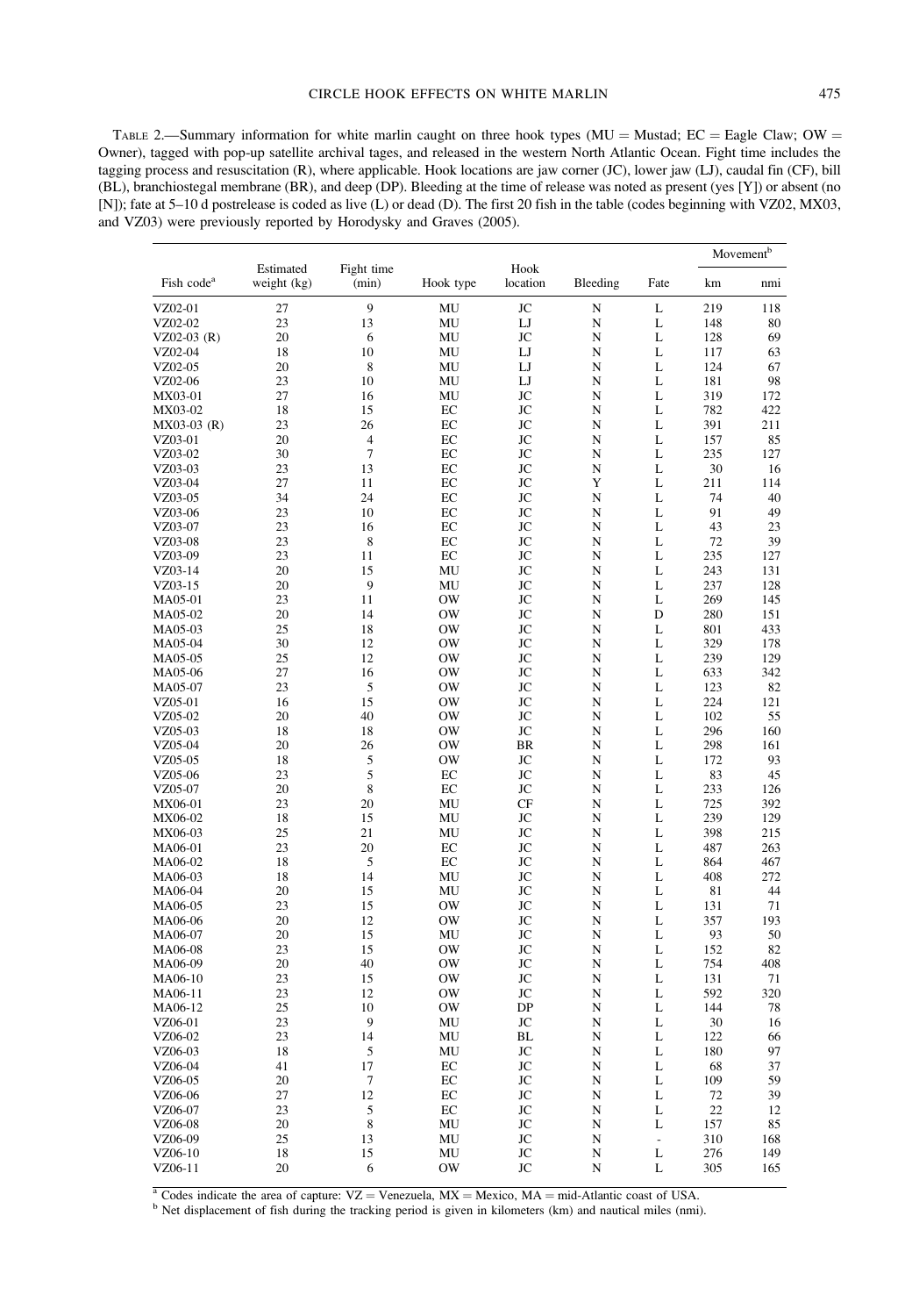prior to the 10-d programmed release: one after 1 d (VZ06-09) and two after 5 d (VZ05-04 and VZ06-02). Five days has been considered a sufficient time period for the expression of relevant sources of postrelease mortality (Graves et al. 2002); therefore, we decided to include the data from the two tags that remained attached for 5 d in subsequent analyses. Tag VZ06-09 released prematurely after approximately 1 d, and the first signal location was 310 km from the point of release. Despite the large net displacement, we felt that 1 d of information after release was not sufficient to determine survival, and this fish was eliminated from subsequent analyses. Consequently, our sample size for the Mustad hook was only 19 individuals. The PSATs typically transmit less than 100% of the stored data for a variety of reasons, including limited battery life, sea state, and biological interactions. In this study, transmission of the archived data from each tag ranged from 24\% to 79\% (mean =  $62\%$ ).

Temperature–depth profiles and net displacement data suggested that 58 of 59 tagged white marlin (98.3%) survived recreational release. Surviving fish made repeated daily vertical excursions of up to 200-m depth throughout the tag deployment duration. Furthermore, the net movement of these fish from the release point to the location of the first tag transmission was consistent with that expected for actively swimming animals (Horodysky et al. 2007). The single inferred mortality in this study (MA05-02) was caught on an Owner circle hook that lodged in the center of the fish's lower jaw. The white marlin had a fight time of 14 min and was considered to be in excellent condition (based on coloration, movement, lack of visible injuries) at the time of release. Like many white marlin released off the U.S. mid-Atlantic coast, this animal spent the first few days after release in the upper 30 m of the water column. However, during the fourth day after release, the tag (and presumably the animal, as the tag is positively buoyant) sank to the ocean bottom at 1,160 m and remained there for 4 d until it released from the fish and floated to the surface.

Due to the limited number of negative impacts on white marlin caught on the three circle hooks types (one mortality, one deeply hooked fish, one bleeding fish), no statistically significant differences were evident in hooking location, hook-induced trauma, or mortality among fish caught on the circle hook models. Since the null hypothesis of no difference between hook types could not be rejected, data from all three models were thus pooled to generate an overall postrelease mortality rate of 1.7% for this terminal gear type. Using the model developed by Goodyear (2002), the results of 10,000 simulated experiments at an underlying true mortality rate of 1.7% indicate that more than 80 PSATs would have to be deployed to reduce the confidence intervals to  $\pm 5\%$ . In our study, in which 59 tags were deployed on white marlin caught on non- or minor-offset circle hooks, the approximate confidence intervals for mortality estimates ranged from  $0\%$  to  $6\%$  in the absence of any confounding factors.

#### **Discussion**

All 60 PSATs deployed in this study detached from the white marlin and transmitted to Argos satellites. Most studies applying satellite tags to istiophorid billfishes and other large pelagic fishes have experienced one or more instances of tag reporting failure, and reporting rates tend to decrease with tag deployment duration (Graves et al. 2002; Domeier et al. 2003; Kerstetter et al. 2004; Kerstetter and Graves 2006). Nonreporting can result from tag mechanical failure, biological interactions, or fishery gear interactions (Graves et al. 2002; Hoolihan 2004; Kerstetter et al. 2004). The interpretation of such nonreporting tags can be problematic for studies of postrelease survival, as survival rates are biased upwards by eliminating nonreporting tags from analyses and are biased downwards when all nonreporting tags are assumed to represent mortalities (Goodyear 2002; Kerstetter and Graves 2006). In this study, we used short deployment durations to minimize the incidence of nonreporting tags and the ambiguities associated with their interpretation. The tagging duration was selected to account for most sources of mortality associated with the capture event while minimizing other potential sources of natural and additional fishing (e.g., recapture) mortalities that could confound our results (Goodyear 2002; Graves et al. 2002; Kerstetter et al. 2004).

Fifty-seven of the 60 PSATs (95%) deployed in this study remained attached to the white marlin for the full 10-d deployment duration. As previously stated, tag VZ06-09 was attached for approximately 24 h and was eliminated from this study. The two remaining tags (VZ05-04 and VZ06-02) prematurely released on the fifth day after deployment; these two white marlin exhibited a pattern of several deep dives during each of the 5 d at liberty, similar to other surviving white marlin in that area. The majority of white marlin mortalities noted from the recreational and pelagic longline fisheries have occurred shortly after release, and in only a few instances have mortalities occurred after 48 h (Horodysky and Graves 2005; Kerstetter and Graves 2006). Based on these data, we assumed that these two individuals survived their encounters with recreational fishing gear.

We did not detect a significant difference in hooking location of white marlin between non-offset (Eagle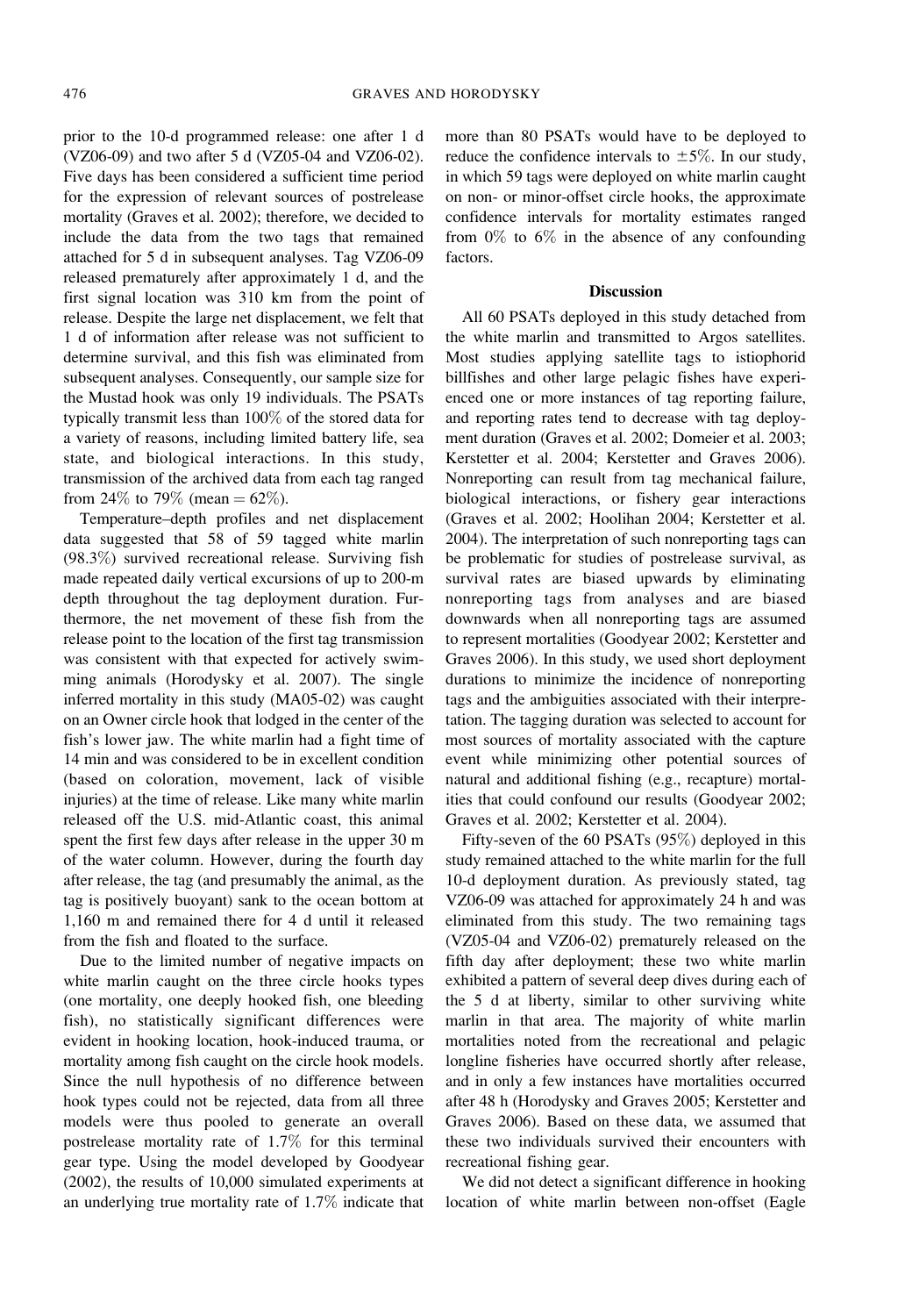Claw, Owner) and minor-offset (Mustad) circle hooks. Only 1 of the 59 white marlin considered in this study was deeply hooked, and this fish was caught on a nonoffset Owner circle hook. In a study of 75 Atlantic sailfish caught on live baits rigged with non-offset, slightly offset  $(4^{\circ})$ , or severely offset  $(15^{\circ})$  circle hooks, Prince et al. (2002) demonstrated that circle hooks possessing minor or no offset were strongly associated with external hooking locations and little trauma, whereas severely offset hooks were associated with deep hooking and bleeding. Our results are consistent with the observation that non-offset and minor-offset  $(\leq 5^{\circ})$  circle hooks have a very low incidence of deep hooking.

The differing degree of offset used in this study likewise did not significantly affect hook-induced trauma. The single white marlin that suffered hookinduced trauma resulting in bleeding (VZ03-04) was caught on a 9/0 non-offset Eagle Claw hook that punctured the orbit but did not damage the eye. Ocular trauma has been reported for a variety of fishes caught on circle hooks, including bluegills Lepomis macrochirus, Chinook salmon Oncorhynchus tshawytscha, bluefin tuna Thunnus thynnus, striped marlin Tetrapturus audax (revised to  $K$ . audax), and white marlin (Grover et al. 2002; Skomal et al. 2002; Cooke et al. 2003; Domeier et al. 2003; Kerstetter and Graves 2006). Circle hook size relative to fish size may be an important consideration for optimum performance and conservation benefit of circle hooks (Cooke et al. 2003). Hook-induced eye trauma may be more likely with the use of larger circle hooks for the target quarry (Skomal et al. 2002), as was the case in our study. The distance between the hook eye and bend of the 9/0 Eagle Claw hook approximates the distance between the corner of the mouth and the eye socket of most white marlin, and we did not observe eye trauma with smaller hook sizes (6/0–8/0). Larger circle hooks (16/0 and 18/0) employed in the pelagic longline fishery also cause ocular trauma. Kerstetter and Graves (2006) reported that 8 of 19 white marlin (42.1%) were hooked near the eye: 6 in the eye socket and 2 in the eye proper. Seven of the eight PSATs attached to these fish transmitted to satellites after 10 d, and the data from all seven were consistent with survival over the tag deployment duration. The conservation benefits of circle hooks will be lessened if eye damage resulting from the hook causes bleeding or impaired vision, which could increase the likelihood of delayed mortality due to reduced foraging capacity, increased risk of predation, or disease (Cooke and Suski 2004).

The lone mortality inferred in this study (MA05-02) occurred on the fifth day after release. Most postrelease mortalities in billfishes have occurred within the first 24–48 h after release (Domeier et al. 2003; Horodysky and Graves 2005; Kerstetter and Graves 2006); however, delayed mortalities have been observed with PSATs. Reasons for longer-term mortalities are poorly understood but may include physiological stress associated with catch and release, infection, predation, and natural mortality (Wood et al. 1983; Bourke et al. 1987; Kerstetter et al. 2004). Fish MA05-02 was caught on an Owner circle hook that lodged in the center of the lower jaw, presumably a nonlethal location. Circle hooks are defined as having the point perpendicular to the shaft (Cooke and Suski 2004), and by this definition the Owner hook is a circle hook (Figure 1). As has been suggested for J hooks, it is possible that the Owner circle hook may have damaged vital soft tissues before lodging in the lower jaw (Prince et al. 2002; Horodysky and Graves 2005). This same model was also responsible for the single incidence of deep hooking observed (MA06-12, hooked in the palate). Prince et al. (2007) employed the same Owner and Eagle Claw models used in this study to evaluate the incidence of deep hooking in sailfish caught on live bait off Florida's eastern coast. They compared the performance of these hooks at four different dropback treatments (0–5, 6–10, 11–15, and .15 s) and reported a higher proportion of hooking in ''undesirable locations'' for the Owner hook at all four dropback intervals, although the differences were not statistically significant. Combined, the trends noted in Prince et al. (2007) and the present study suggest that the shape of a circle hook may be more important for the maximum conservation benefit than previously appreciated.

There was no apparent difference in postrelease mortality observed between white marlin caught on non- and slightly offset circle hooks. This finding is consistent with that of Domeier et al. (2003), who reported no significant difference in the rate of postrelease survival of striped marlin caught on live baits with offset and slightly offset  $(5^\circ)$  circle hooks. While not able to investigate postrelease survival, Prince et al. (2002) noted a significant increase in the proportion of deep hooking events in sailfish caught on severely offset  $(15^{\circ})$  circle hooks relative to those caught on non- or slightly offset circle hooks.

While we observed no major differences in hooking location or postrelease mortality among white marlin caught on the three circle hook models used in this study, the pooled circle hook data exhibited a significant decrease in the incidence of deep (internal) hooking (Yates' corrected CMH:  $\chi^2 = 26.4$ ,  $P <$ 0.0001), hook-induced trauma ( $\chi^2$  = 22.6, *P* < 0.0001), and postrelease mortality ( $\chi^2 = 15.5$ ,  $P < 0.0001$ )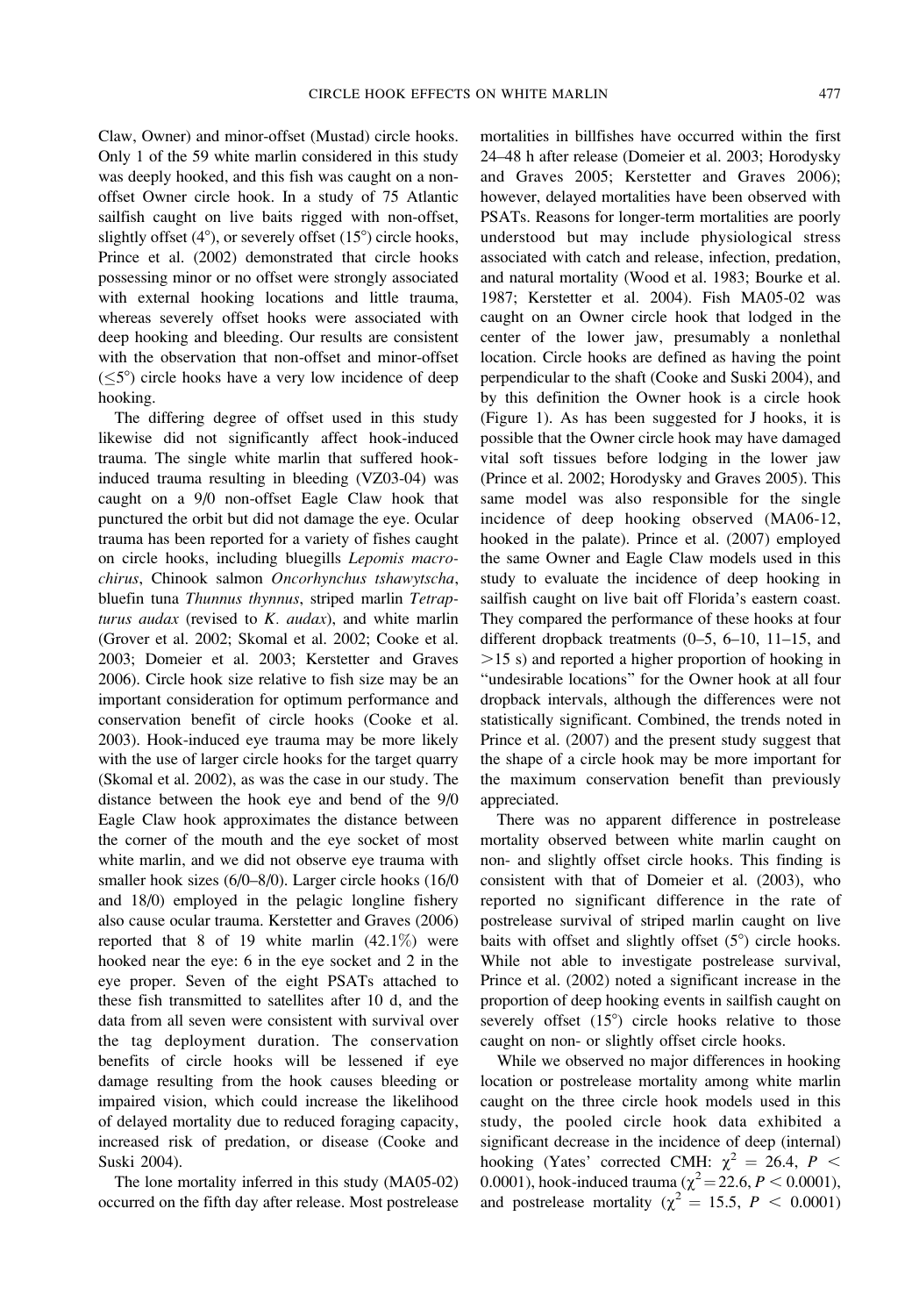relative to white marlin caught on J hooks under similar conditions (Horodysky and Graves 2005). Odds ratios revealed that J hooks were 38 times more likely to hook fish deeply, 31 times more likely to induce trauma, and 20 times more likely to cause mortality than were circle hooks. These data are consistent with the results of Prince et al. (2002), who reported that Pacific sailfish caught on dead natural baits rigged with circle hooks had significantly lower rates of deep hooking and bleeding than did fish caught on baits rigged with J hooks. Similarly, Domeier et al. (2003) noted a trend for decreased rates of bleeding and postrelease survival of striped marlin caught on live natural baits rigged with circle hooks relative to those caught on J hooks, although the differences were not statistically significant.

The difference in postrelease mortality resulting from the use of circle or J hooks in the white marlin recreational fishery can have a considerable impact on this overfished stock. We observed 1 mortality among the 59 white marlin caught on all circle hook models (1.7% postrelease mortality) in this study, whereas 7 mortalities among the 20 white marlin caught on J hooks (35% postrelease mortality) were observed by Horodysky and Graves (2005). It is estimated that recreational anglers along the U.S. Atlantic and Gulf coasts catch between 4,000 and 8,000 white marlin each year (Goodyear and Prince 2003); the vast majority of these are caught on natural baits with J hooks and are then released. If all white marlin taken in the U.S. recreational fishery were caught only on J hooks, a postrelease mortality range of 1,400–2,800 individuals would result (Figure 3). Alternately, only 68–136 postrelease mortalities would be expected from the exclusive use of circle hooks in this fishery.

On 1 January 2007, NMFS implemented a domestic management measure requiring the use of non-offset circle hooks for all participants fishing with natural baits in Atlantic billfish tournaments (NMFS 2006). Between 1999 and 2004, the number of white marlin released each year by U.S. Atlantic billfish tournaments ranged from 614 to 2,207 individuals (NMFS 2006). If all white marlin caught in these tournaments were taken on J hooks that result in 35% postrelease mortality (Horodysky and Graves 2005), then 215–772 postrelease mortalities would be expected annually (Figure 3). Alternately, if all tournament-released white marlin were caught on circle hooks that result in a postrelease mortality of 1.7% (this study), then 10–38 postrelease mortalities would be expected. In other words, perfect compliance with the NMFS management measure during those years could have decreased white marlin postrelease mortality in U.S. billfish tournaments by 205–734 individuals per year. The



FIGURE 3.—Estimated range of white marlin postrelease mortalities associated with the use of J hooks (J) and circle hooks (C) in U.S. billfish tournaments and the overall U.S. recreational fishery; estimates were calculated by applying postrelease mortality estimates (35% for J: Horodysky and Graves 2005; 1.7% for C: this study) to annual white marlin release estimates (614–2,207 from tournaments: National Marine Fisheries Service Recreational Billfish Survey, unpublished data; 4,000–8,000 from the fishery: Goodyear and Prince 2003).

conservation benefit accruing from the regulatory action would probably be enhanced by effort outside of registered billfish tournaments, as many offshore anglers that target white marlin and that fish in billfish tournaments will probably use circle hooks during nontournament periods to improve their angling techniques.

If NMFS had elected to mandate the use of circle hooks in natural baits for all U.S. recreational offshore anglers rather than only those in registered billfish tournaments, then the annual reduction in white marlin postrelease fishing mortality resulting from the U.S. recreational fishery alone would be 1,332–2,664 individuals. Large recreational fisheries that release a significant fraction of the white marlin catch also exist in several other locations throughout the Atlantic (Venezuela, Dominican Republic, Brazil, Azores, and Morocco), and the use of circle hooks in these fisheries could dramatically reduce Atlantic-wide recreational fishing mortality in this overfished stock.

Not all U.S. offshore recreational anglers that catch white marlin target that species. Comments in response to a NMFS Issues and Options Document that included a circle hook requirement for all offshore anglers as an option clearly demonstrated the concern of some anglers that implementation of a requirement to use circle hooks with natural baits in areas where white marlin occur could reduce catches of target species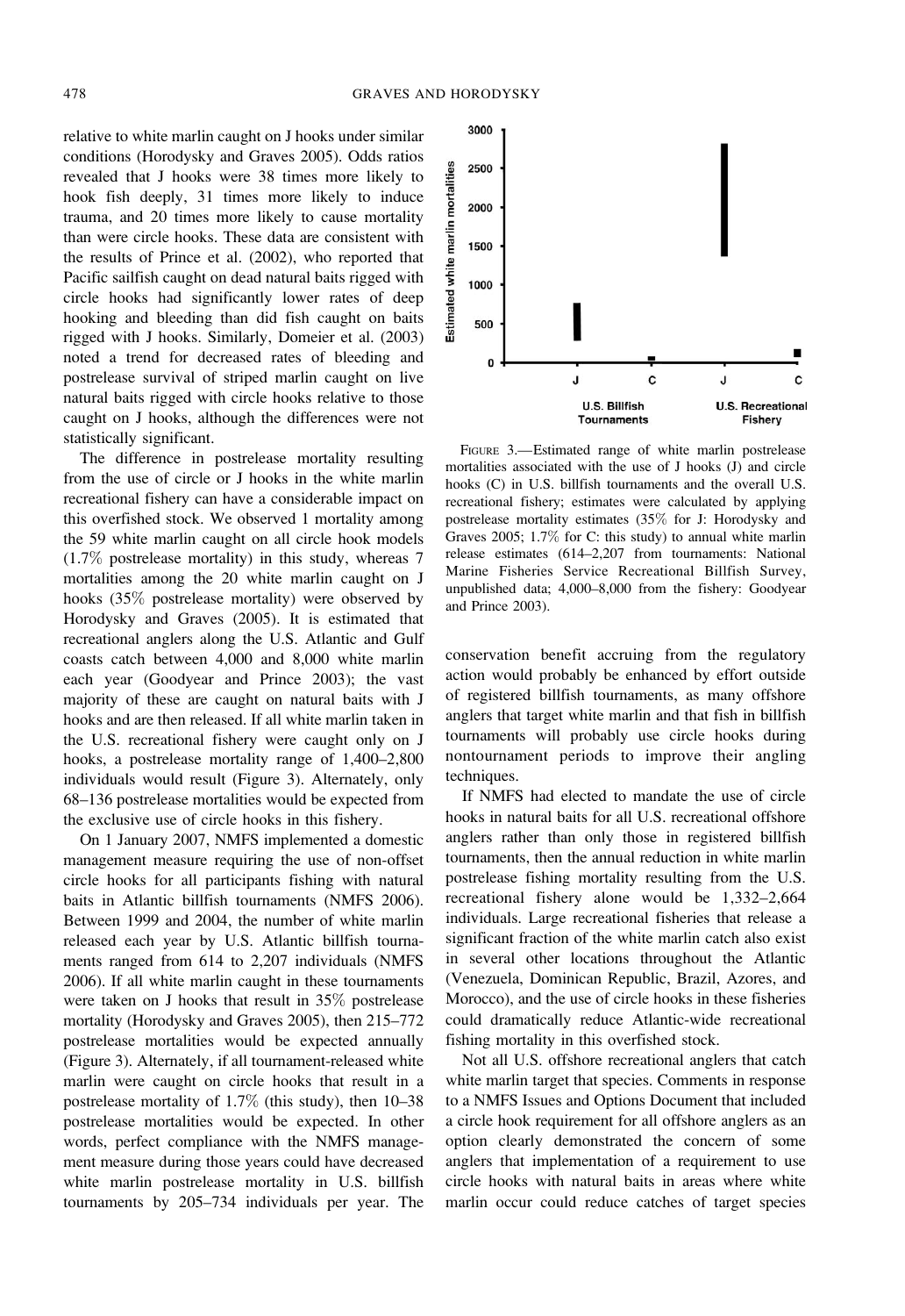such as tunas and dolphinfish (NMFS 2006). Data elucidating the performance of circle and J hooks in these fisheries are clearly needed to evaluate these anecdotal concerns. However, delays in implementing voluntary or required circle hook use to evaluate such claims will lead to continued use of J hooks in the U.S. recreational fishery and thus will perpetuate high levels of white marlin postrelease mortality.

It is our impression that enforcement of a domestic management measure requiring the use of circle hooks, whether in billfish tournaments or in all offshore recreational fisheries, will be difficult. As noted by Ditton (2002), the potential reduction in billfish recreational fishing mortality resulting from the use of circle hooks will only be realized if there is general acceptance of the conservation benefits of circle hooks by the recreational fishing community. Consequently, circle hook use may be more easily and effectively achieved through angler education and outreach programs rather than through federal mandate.

The results of this study suggest that there are no major differences in hooking location, hook-induced trauma, or postrelease survival among white marlin caught on three circle hook models differing in shape and limited degree of offset that are commonly used in the white marlin recreational fishery. However, relative to white marlin caught on J hooks, these circle hook models produced a significant reduction in postrelease mortality of recreationally caught fish. Current domestic management measures requiring the use of circle hooks with natural baits in Atlantic billfish tournaments will substantially reduce U.S. recreational fishing mortality of white marlin. However, the magnitude of this conservation benefit is but a fraction of what could be gained by the use of circle hooks in all Atlantic recreational fisheries that target this highly overfished resource. Obtaining international consensus on such a measure through ICCAT is a possibility, although simply having member nations report their recreational catch and effort statistics has been a challenge for this regional fishery management organization. Nonetheless, precedent exists for some nations to proactively implement circle hook regulations; the governments of Guatemala and Costa Rica both require the mandatory use of circle hooks with natural baits in recreational fisheries targeting Pacific sailfish (Cooke and Suski 2004). Management measures aside, white marlin recreational fishing mortality may be most effectively reduced by convincing recreational anglers, who have already demonstrated a strong conservation ethic by voluntarily promoting catch and release of these fish, to employ a terminal gear that maximizes survival of the released animal.

## Acknowledgments

This study greatly benefited from the insights and efforts of Guy Harvey. We thank Dick Weber, Ken Neill, Bill Hudgins, and Bob DeGabrielle for allowing us to conduct our research on their vessels at reduced or no cost. Captains Mike Adkins, Ken Neill, Bill Hudgins, Bubba Carter, Jimmy Grant, and O. B. O'Bryan not only put us on to fish but also expertly maneuvered their boats to facilitate deployment of the satellite tags. A special thanks to Luis Angel Rincon and the crew at Mango Marina for logistic support in Venezuela. We acknowledge the Eagle Claw Corporation for their donation of hooks. This project was supported by funding from NMFS (NA04NMF4540411) to the Gulf States Marine Fisheries Commission (Billfish-2005-11) and the NMFS Highly Migratory Species Management Division (NA05NMF4721107). This is Virginia Institute of Marine Science contribution number 2849.

## References

- Agresti, A. 1990. Categorical data analysis. Wiley, New York.
- Bourke, R. E., J. Brock, and R. M. Nakamura. 1987. A study of delayed capture mortality syndrome in skipjack tuna, Katsuwonus pelamis (L). Journal of Fish Disease 10:275–287.
- Collette, B. B., J. R. McDowell, and J. E. Graves. 2006. Phylogeny of recent billfishes (Xiphioidei). Bulletin of Marine Science 79:455–468.
- Cooke, S. J., and C. D. Suski. 2004. Are circle hooks an effective tool for conserving marine and freshwater recreational catch and release fisheries? Aquatic Conservation: Marine and Freshwater Ecosystems 14:299–326.
- Cooke, S. J., C. D. Suski, B. L. Barthel, K. G. Ostrand, B. L. Tufts, and D. P. Phillip. 2003. Injury and mortality induced by four hook types on bluegill and pumpkinseed. North American Journal of Fisheries Management 23:883–893.
- Cramer, J. 2000. Species reported caught in the U.S. commercial pelagic longline and gillnet fisheries from 1996–1998. U.S. National Marine Fisheries Service, Sustainable Fisheries Division, SFD-99/00-78 Southeast Fisheries Science Center, Miami Laboratory, Miami, Florida.
- Ditton, R. B. 2002. A human dimensions perspective on catch-and-release fishing. Pages 19–28 in J. A. Lucy and A.L. Studholme, editors. Catch and release in marine recreational fisheries. American Fisheries Society, Symposium 30, Bethesda, Maryland.
- Domeier, M. L., H. Dewar, and N. Nasby-Lucas. 2003. Mortality rate of striped marlin (Tetrapturus audax) caught with recreational tackle. Marine and Freshwater Research 54:435–445.
- Goodyear, C. P. 2002. Factors affecting robust estimates of the catch and-release mortality using pop-off tag technology. Pages 172–179 in J. A. Lucy and A. L. Studholme, editors. Catch and release in marine recreational fisheries. American Fisheries Society, Symposium 30, Bethesda, Maryland.
- Goodyear, C. P., and E. D. Prince. 2003. U.S. recreational